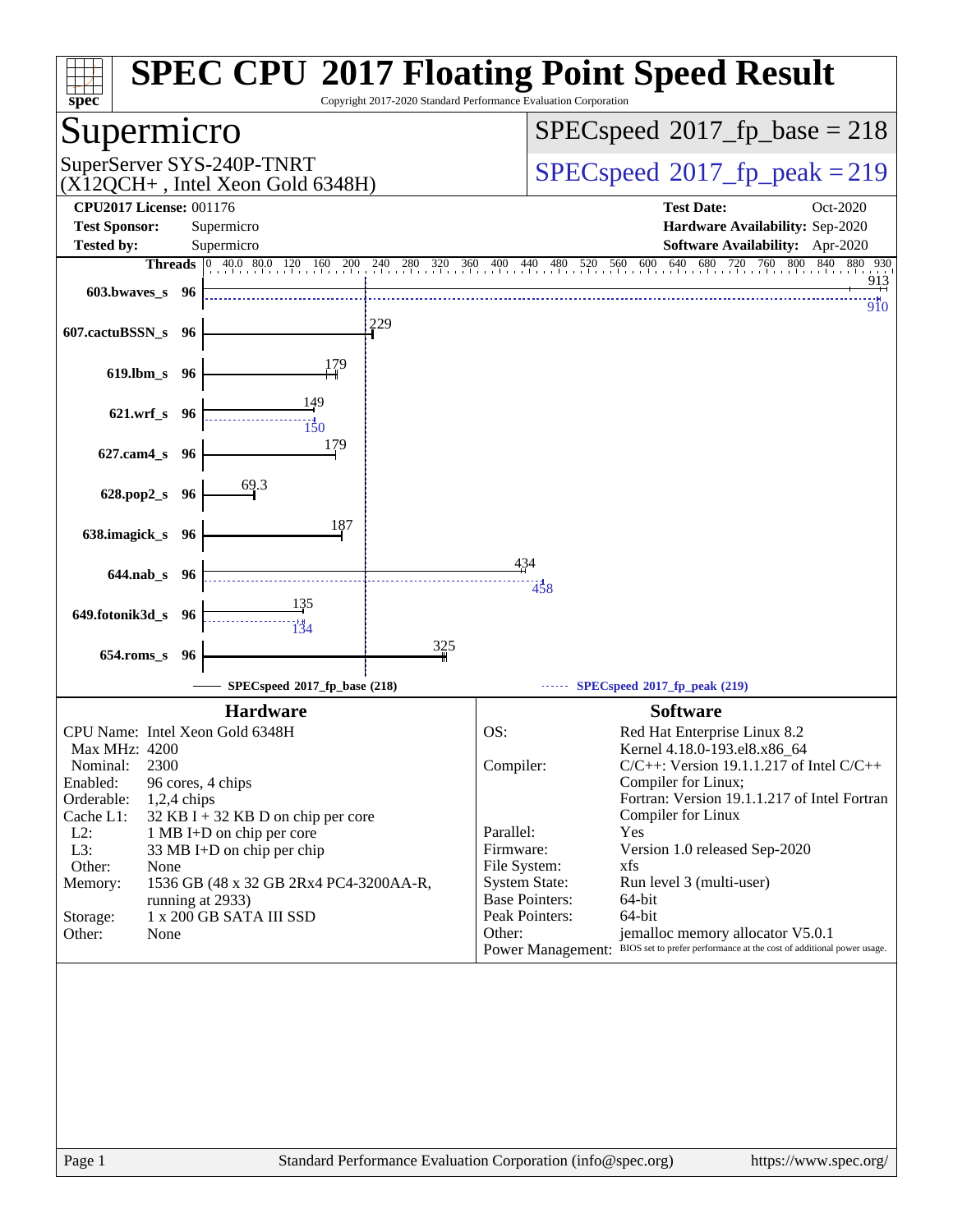

Copyright 2017-2020 Standard Performance Evaluation Corporation

## Supermicro

 $(X12OCH+$ , Intel Xeon Gold 6348H)

[SPECspeed](http://www.spec.org/auto/cpu2017/Docs/result-fields.html#SPECspeed2017fpbase)<sup>®</sup>2017 fp base = 218

SuperServer SYS-240P-TNRT <br>[SPECspeed](http://www.spec.org/auto/cpu2017/Docs/result-fields.html#SPECspeed2017fppeak)<sup>®</sup>[2017\\_fp\\_peak = 2](http://www.spec.org/auto/cpu2017/Docs/result-fields.html#SPECspeed2017fppeak)19

**[CPU2017 License:](http://www.spec.org/auto/cpu2017/Docs/result-fields.html#CPU2017License)** 001176 **[Test Date:](http://www.spec.org/auto/cpu2017/Docs/result-fields.html#TestDate)** Oct-2020 **[Test Sponsor:](http://www.spec.org/auto/cpu2017/Docs/result-fields.html#TestSponsor)** Supermicro **[Hardware Availability:](http://www.spec.org/auto/cpu2017/Docs/result-fields.html#HardwareAvailability)** Sep-2020 **[Tested by:](http://www.spec.org/auto/cpu2017/Docs/result-fields.html#Testedby)** Supermicro **[Software Availability:](http://www.spec.org/auto/cpu2017/Docs/result-fields.html#SoftwareAvailability)** Apr-2020

### **[Results Table](http://www.spec.org/auto/cpu2017/Docs/result-fields.html#ResultsTable)**

|                             | <b>Base</b>    |                |              |                |       | <b>Peak</b>    |            |                |                |              |                |              |                |              |
|-----------------------------|----------------|----------------|--------------|----------------|-------|----------------|------------|----------------|----------------|--------------|----------------|--------------|----------------|--------------|
| <b>Benchmark</b>            | <b>Threads</b> | <b>Seconds</b> | <b>Ratio</b> | <b>Seconds</b> | Ratio | <b>Seconds</b> | Ratio      | <b>Threads</b> | <b>Seconds</b> | <b>Ratio</b> | <b>Seconds</b> | <b>Ratio</b> | <b>Seconds</b> | <b>Ratio</b> |
| 603.bwayes_s                | 96             | 64.0           | 921          | 67.7           | 872   | 64.6           | <u>913</u> | 96             | 64.8           | <u>910</u>   | 65.0           | 908          | 64.6           | 913          |
| 607.cactuBSSN s             | 96             | 72.9           | 229          | 72.6           | 230   | 73.4           | 227        | 96             | 72.9           | 229          | 72.6           | 230          | 73.4           | 227          |
| $619.$ lbm s                | 96             | 29.3           | 179          | 31.6           | 166   | 29.0           | 180        | 96             | 29.3           | 179          | 31.6           | 166          | 29.0           | 180          |
| $621$ .wrf s                | 96             | 88.1           | 150          | 88.6           | 149   | 88.9           | 149        | 96             | 87.9           | 150          | 87.7           | 151          | 88.3           | 150          |
| $627$ .cam4 s               | 96             | 49.6           | 179          | 49.5           | 179   | 49.7           | 178        | 96             | 49.6           | 179          | 49.5           | 179          | 49.7           | 178          |
| $628.pop2_s$                | 96             | 171            | 69.4         | 171            | 69.3  | 174            | 68.1       | 96             | 171            | 69.4         | 171            | 69.3         | 174            | 68.1         |
| 638.imagick_s               | 96             | 77.0           | 187          | 77.2           | 187   | 77.1           | 187        | 96             | 77.0           | 187          | 77.2           | 187          | 77.1           | 187          |
| $644$ .nab s                | 96             | 40.2           | 435          | 40.2           | 434   | 40.8           | 429        | 96             | 38.2           | 458          | 38.1           | 458          | 38.2           | 458          |
| 649.fotonik3d s             | 96             | 68.1           | 134          | 67.7           | 135   | 67.2           | <b>36</b>  | 96             | 67.0           | 136          | 71.7           | 127          | 68.1           | 134          |
| $654$ .roms s               | 96             | 48.4           | 325          | 48.0           | 328   | 48.8           | 323        | 96             | 48.4           | <b>325</b>   | 48.0           | 328          | 48.8           | 323          |
| $SPECspeed*2017_fp\_base =$ |                |                | 218          |                |       |                |            |                |                |              |                |              |                |              |

**[SPECspeed](http://www.spec.org/auto/cpu2017/Docs/result-fields.html#SPECspeed2017fppeak)[2017\\_fp\\_peak =](http://www.spec.org/auto/cpu2017/Docs/result-fields.html#SPECspeed2017fppeak) 219**

Results appear in the [order in which they were run.](http://www.spec.org/auto/cpu2017/Docs/result-fields.html#RunOrder) Bold underlined text [indicates a median measurement](http://www.spec.org/auto/cpu2017/Docs/result-fields.html#Median).

### **[Operating System Notes](http://www.spec.org/auto/cpu2017/Docs/result-fields.html#OperatingSystemNotes)**

Stack size set to unlimited using "ulimit -s unlimited"

### **[Environment Variables Notes](http://www.spec.org/auto/cpu2017/Docs/result-fields.html#EnvironmentVariablesNotes)**

Environment variables set by runcpu before the start of the run: KMP\_AFFINITY = "granularity=fine,compact" LD\_LIBRARY\_PATH = "/home/cpu2017/lib/intel64:/home/cpu2017/je5.0.1-64" MALLOC\_CONF = "retain:true" OMP\_STACKSIZE = "192M"

### **[General Notes](http://www.spec.org/auto/cpu2017/Docs/result-fields.html#GeneralNotes)**

 Binaries compiled on a system with 1x Intel Core i9-7980XE CPU + 64GB RAM memory using Redhat Enterprise Linux 8.0 Transparent Huge Pages enabled by default Prior to runcpu invocation Filesystem page cache synced and cleared with: sync; echo 3> /proc/sys/vm/drop\_caches

 NA: The test sponsor attests, as of date of publication, that CVE-2017-5754 (Meltdown) is mitigated in the system as tested and documented. Yes: The test sponsor attests, as of date of publication, that CVE-2017-5753 (Spectre variant 1) is mitigated in the system as tested and documented. Yes: The test sponsor attests, as of date of publication, that CVE-2017-5715 (Spectre variant 2) is mitigated in the system as tested and documented. jemalloc, a general purpose malloc implementation

| Page 2 | Standard Performance Evaluation Corporation (info@spec.org) | https://www.spec.org/ |
|--------|-------------------------------------------------------------|-----------------------|
|--------|-------------------------------------------------------------|-----------------------|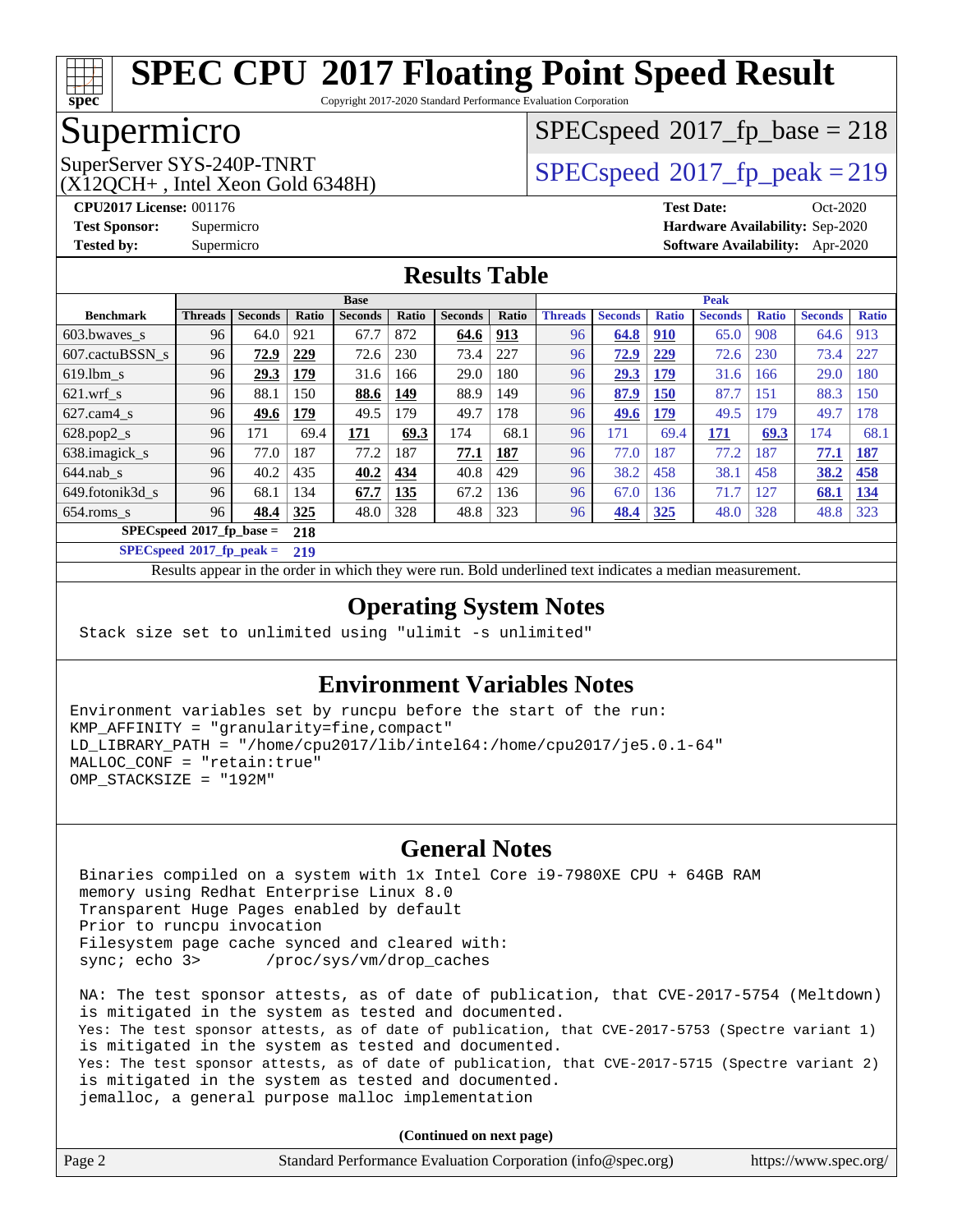

Copyright 2017-2020 Standard Performance Evaluation Corporation

### Supermicro

[SPECspeed](http://www.spec.org/auto/cpu2017/Docs/result-fields.html#SPECspeed2017fpbase)<sup>®</sup>2017 fp base = 218

 $(X12OCH+$ , Intel Xeon Gold 6348H)

SuperServer SYS-240P-TNRT <br>[SPECspeed](http://www.spec.org/auto/cpu2017/Docs/result-fields.html#SPECspeed2017fppeak)<sup>®</sup>[2017\\_fp\\_peak = 2](http://www.spec.org/auto/cpu2017/Docs/result-fields.html#SPECspeed2017fppeak)19

**[CPU2017 License:](http://www.spec.org/auto/cpu2017/Docs/result-fields.html#CPU2017License)** 001176 **[Test Date:](http://www.spec.org/auto/cpu2017/Docs/result-fields.html#TestDate)** Oct-2020 **[Test Sponsor:](http://www.spec.org/auto/cpu2017/Docs/result-fields.html#TestSponsor)** Supermicro **[Hardware Availability:](http://www.spec.org/auto/cpu2017/Docs/result-fields.html#HardwareAvailability)** Sep-2020 **[Tested by:](http://www.spec.org/auto/cpu2017/Docs/result-fields.html#Testedby)** Supermicro **[Software Availability:](http://www.spec.org/auto/cpu2017/Docs/result-fields.html#SoftwareAvailability)** Apr-2020

### **[General Notes \(Continued\)](http://www.spec.org/auto/cpu2017/Docs/result-fields.html#GeneralNotes)**

 built with the RedHat Enterprise 7.5, and the system compiler gcc 4.8.5 sources available from jemalloc.net or <https://github.com/jemalloc/jemalloc/releases>

### **[Platform Notes](http://www.spec.org/auto/cpu2017/Docs/result-fields.html#PlatformNotes)**

Page 3 Standard Performance Evaluation Corporation [\(info@spec.org\)](mailto:info@spec.org) <https://www.spec.org/> BIOS Settings: Power Technology = Custom Power Performance Tuning = BIOS Controls EPB ENERGY\_PERF\_BIAS\_CFG mode = Performance Hyper-Threading = Disable Stale AtoS = Disable Patrol Scrub = Disable Sysinfo program /home/cpu2017/bin/sysinfo Rev: r6365 of 2019-08-21 295195f888a3d7edb1e6e46a485a0011 running on X12QCH-01 Sun Oct 4 03:34:00 2020 SUT (System Under Test) info as seen by some common utilities. For more information on this section, see <https://www.spec.org/cpu2017/Docs/config.html#sysinfo> From /proc/cpuinfo model name : Intel(R) Xeon(R) Gold 6348H CPU @ 2.30GHz 4 "physical id"s (chips) 96 "processors" cores, siblings (Caution: counting these is hw and system dependent. The following excerpts from /proc/cpuinfo might not be reliable. Use with caution.) cpu cores : 24 siblings : 24 physical 0: cores 0 1 2 3 4 5 8 9 10 11 12 13 16 17 18 19 20 21 24 25 26 27 28 29 physical 1: cores 0 1 2 3 4 5 8 9 10 11 12 13 16 17 18 19 20 21 24 25 26 27 28 29 physical 2: cores 0 1 2 3 4 5 8 9 10 11 12 13 16 17 18 19 20 21 24 25 26 27 28 29 physical 3: cores 0 1 2 3 4 5 8 9 10 11 12 13 16 17 18 19 20 21 24 25 26 27 28 29 From lscpu: Architecture: x86\_64 CPU op-mode(s): 32-bit, 64-bit Byte Order: Little Endian CPU(s): 96 On-line CPU(s) list: 0-95 Thread(s) per core: 1 Core(s) per socket: 24 Socket(s): 4 NUMA node(s): 4 Vendor ID: GenuineIntel CPU family: 6 **(Continued on next page)**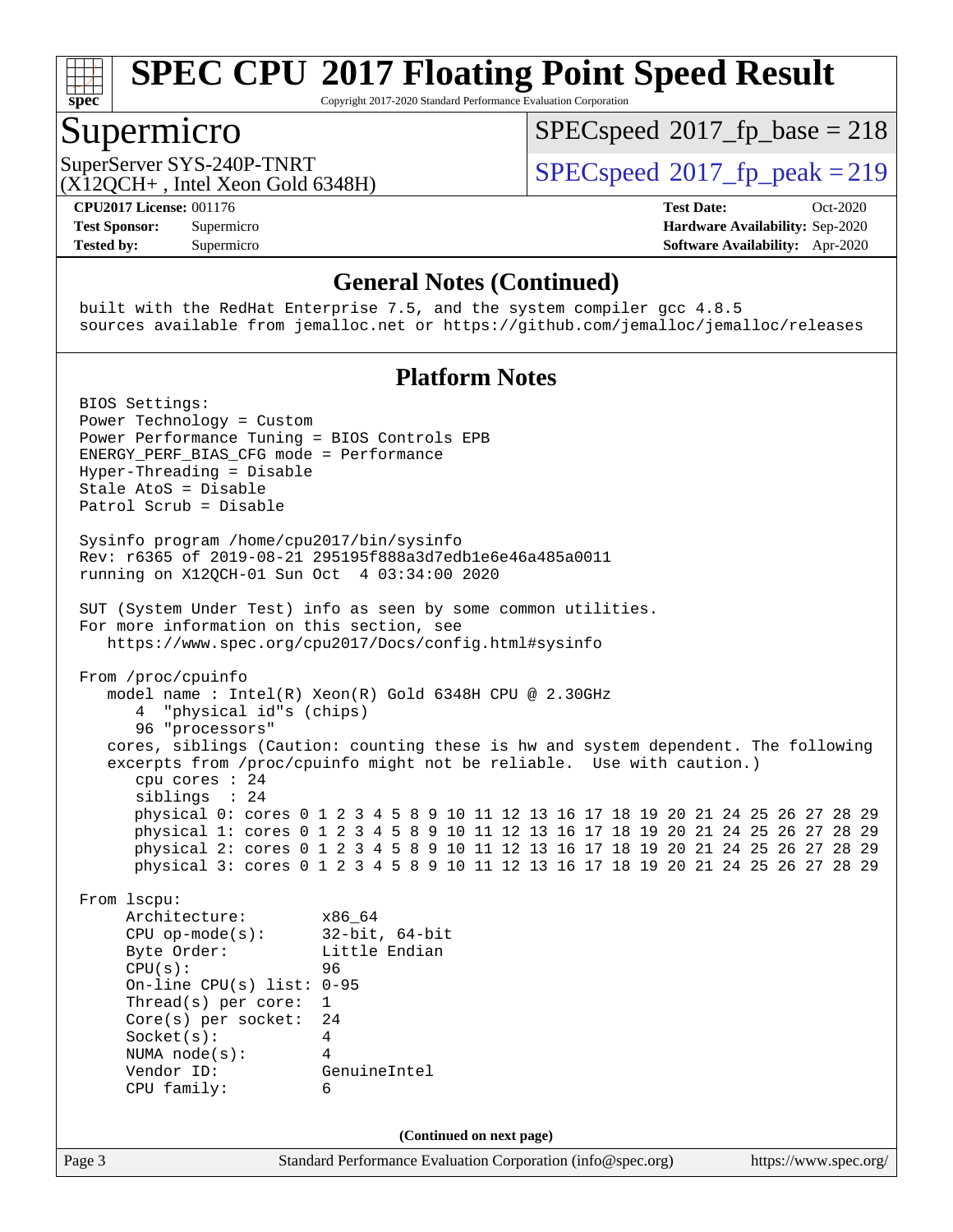

Copyright 2017-2020 Standard Performance Evaluation Corporation

## Supermicro

(X12QCH+ , Intel Xeon Gold 6348H)

 $SPECspeed*2017_fp\_base = 218$  $SPECspeed*2017_fp\_base = 218$ 

SuperServer SYS-240P-TNRT <br> $(SPECspeed@2017<sub>fr</sub> peak = 219$  $(SPECspeed@2017<sub>fr</sub> peak = 219$  $(SPECspeed@2017<sub>fr</sub> peak = 219$ 

**[CPU2017 License:](http://www.spec.org/auto/cpu2017/Docs/result-fields.html#CPU2017License)** 001176 **[Test Date:](http://www.spec.org/auto/cpu2017/Docs/result-fields.html#TestDate)** Oct-2020 **[Test Sponsor:](http://www.spec.org/auto/cpu2017/Docs/result-fields.html#TestSponsor)** Supermicro **[Hardware Availability:](http://www.spec.org/auto/cpu2017/Docs/result-fields.html#HardwareAvailability)** Sep-2020 **[Tested by:](http://www.spec.org/auto/cpu2017/Docs/result-fields.html#Testedby)** Supermicro **[Software Availability:](http://www.spec.org/auto/cpu2017/Docs/result-fields.html#SoftwareAvailability)** Apr-2020

### **[Platform Notes \(Continued\)](http://www.spec.org/auto/cpu2017/Docs/result-fields.html#PlatformNotes)**

| Model:<br>Model name:<br>Stepping:<br>CPU MHz:<br>CPU max MHz:<br>CPU min MHz:<br>BogoMIPS:<br>Virtualization:<br>L1d cache:<br>Lli cache:<br>$L2$ cache:<br>L3 cache:<br>NUMA $node0$ $CPU(s)$ :<br>NUMA $node1$ $CPU(s):$ | 85<br>$Intel(R) Xeon(R) Gold 6348H CPU @ 2.30GHz$<br>11<br>2400.200<br>4200.0000<br>1000.0000<br>4600.00<br>$VT - x$<br>32K<br>32K<br>1024K<br>33792K<br>$0 - 23$<br>24-47                                                                                                                                                                                                                                                                                                                                                                                                                                                                                                                                                                                                                                                                                                                                                                  |
|-----------------------------------------------------------------------------------------------------------------------------------------------------------------------------------------------------------------------------|---------------------------------------------------------------------------------------------------------------------------------------------------------------------------------------------------------------------------------------------------------------------------------------------------------------------------------------------------------------------------------------------------------------------------------------------------------------------------------------------------------------------------------------------------------------------------------------------------------------------------------------------------------------------------------------------------------------------------------------------------------------------------------------------------------------------------------------------------------------------------------------------------------------------------------------------|
| NUMA $node2$ $CPU(s):$                                                                                                                                                                                                      | $48 - 71$                                                                                                                                                                                                                                                                                                                                                                                                                                                                                                                                                                                                                                                                                                                                                                                                                                                                                                                                   |
| NUMA $node3$ CPU $(s)$ :                                                                                                                                                                                                    | $72 - 95$                                                                                                                                                                                                                                                                                                                                                                                                                                                                                                                                                                                                                                                                                                                                                                                                                                                                                                                                   |
| Flags:<br>flush_l1d arch_capabilities<br>/proc/cpuinfo cache data<br>cache size : 33792 KB                                                                                                                                  | fpu vme de pse tsc msr pae mce cx8 apic sep mtrr pge mca cmov<br>pat pse36 clflush dts acpi mmx fxsr sse sse2 ss ht tm pbe syscall nx pdpelgb rdtscp<br>lm constant_tsc art arch_perfmon pebs bts rep_good nopl xtopology nonstop_tsc cpuid<br>aperfmperf pni pclmulqdq dtes64 monitor ds_cpl vmx smx est tm2 ssse3 sdbg fma cx16<br>xtpr pdcm pcid dca sse4_1 sse4_2 x2apic movbe popcnt tsc_deadline_timer aes xsave<br>avx f16c rdrand lahf_lm abm 3dnowprefetch cpuid_fault epb cat_13 cdp_13<br>invpcid_single intel_ppin ssbd mba ibrs ibpb stibp ibrs_enhanced tpr_shadow vnmi<br>flexpriority ept vpid fsgsbase tsc_adjust bmil hle avx2 smep bmi2 erms invpcid rtm<br>cqm mpx rdt_a avx512f avx512dq rdseed adx smap clflushopt clwb intel_pt avx512cd<br>avx512bw avx512vl xsaveopt xsavec xgetbvl xsaves cqm_llc cqm_occup_llc cqm_mbm_total<br>cqm_mbm_local avx512_bf16 dtherm ida arat pln pts pku ospke avx512_vnni md_clear |
|                                                                                                                                                                                                                             |                                                                                                                                                                                                                                                                                                                                                                                                                                                                                                                                                                                                                                                                                                                                                                                                                                                                                                                                             |
| physical chip.<br>$available: 4 nodes (0-3)$<br>node 0 size: 385606 MB                                                                                                                                                      | From numactl --hardware WARNING: a numactl 'node' might or might not correspond to a<br>node 0 cpus: 0 1 2 3 4 5 6 7 8 9 10 11 12 13 14 15 16 17 18 19 20 21 22 23                                                                                                                                                                                                                                                                                                                                                                                                                                                                                                                                                                                                                                                                                                                                                                          |
| node 0 free: 377305 MB                                                                                                                                                                                                      |                                                                                                                                                                                                                                                                                                                                                                                                                                                                                                                                                                                                                                                                                                                                                                                                                                                                                                                                             |
|                                                                                                                                                                                                                             | node 1 cpus: 24 25 26 27 28 29 30 31 32 33 34 35 36 37 38 39 40 41 42 43 44 45 46 47                                                                                                                                                                                                                                                                                                                                                                                                                                                                                                                                                                                                                                                                                                                                                                                                                                                        |
| node 1 size: 387066 MB                                                                                                                                                                                                      |                                                                                                                                                                                                                                                                                                                                                                                                                                                                                                                                                                                                                                                                                                                                                                                                                                                                                                                                             |
| node 1 free: 386824 MB                                                                                                                                                                                                      |                                                                                                                                                                                                                                                                                                                                                                                                                                                                                                                                                                                                                                                                                                                                                                                                                                                                                                                                             |
|                                                                                                                                                                                                                             | node 2 cpus: 48 49 50 51 52 53 54 55 56 57 58 59 60 61 62 63 64 65 66 67 68 69 70 71                                                                                                                                                                                                                                                                                                                                                                                                                                                                                                                                                                                                                                                                                                                                                                                                                                                        |
| node 2 size: 387038 MB                                                                                                                                                                                                      |                                                                                                                                                                                                                                                                                                                                                                                                                                                                                                                                                                                                                                                                                                                                                                                                                                                                                                                                             |
| node 2 free: 386720 MB                                                                                                                                                                                                      | node 3 cpus: 72 73 74 75 76 77 78 79 80 81 82 83 84 85 86 87 88 89 90 91 92 93 94 95                                                                                                                                                                                                                                                                                                                                                                                                                                                                                                                                                                                                                                                                                                                                                                                                                                                        |
| node 3 size: 387065 MB                                                                                                                                                                                                      |                                                                                                                                                                                                                                                                                                                                                                                                                                                                                                                                                                                                                                                                                                                                                                                                                                                                                                                                             |
| node 3 free: 386843 MB                                                                                                                                                                                                      |                                                                                                                                                                                                                                                                                                                                                                                                                                                                                                                                                                                                                                                                                                                                                                                                                                                                                                                                             |
|                                                                                                                                                                                                                             |                                                                                                                                                                                                                                                                                                                                                                                                                                                                                                                                                                                                                                                                                                                                                                                                                                                                                                                                             |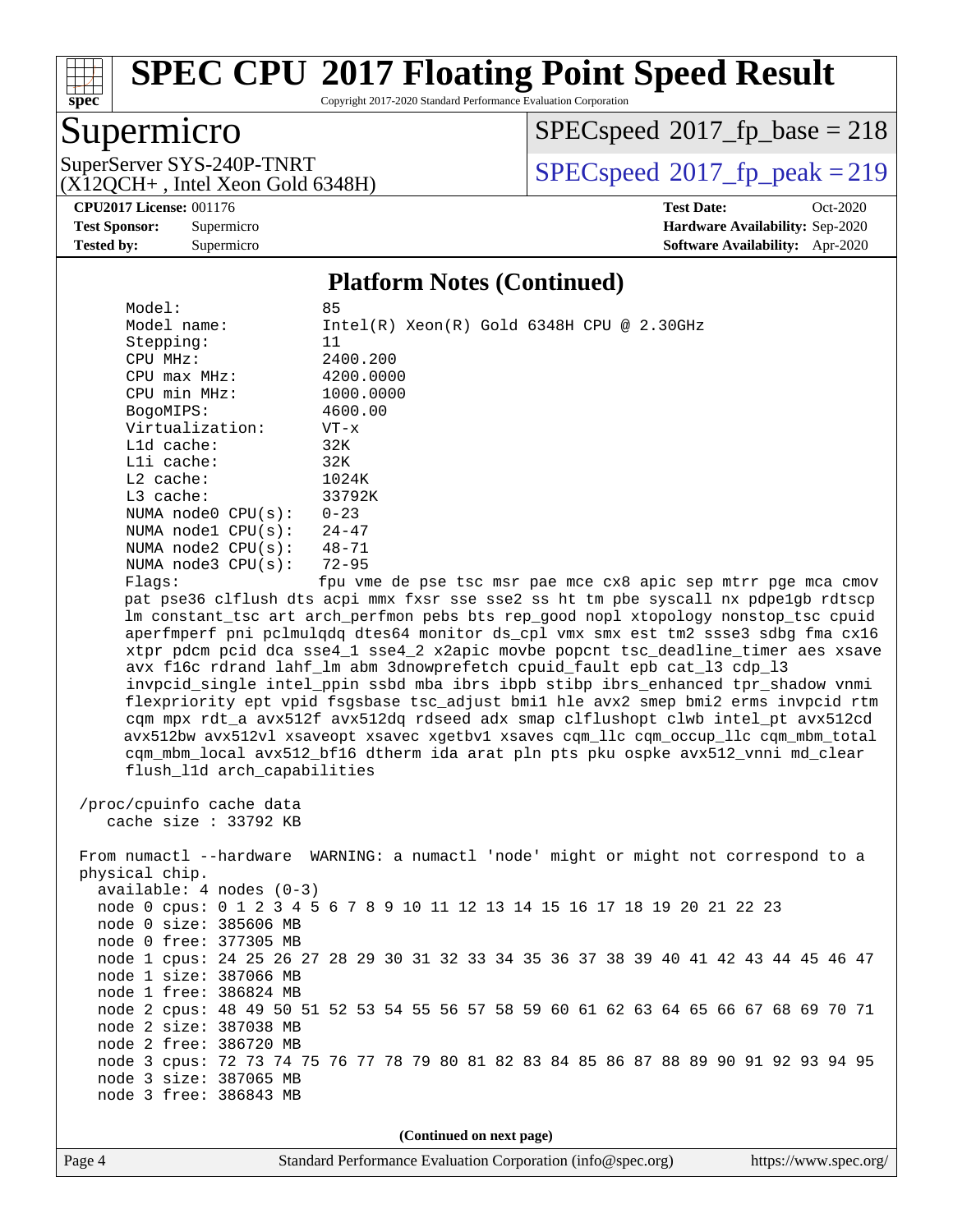

Copyright 2017-2020 Standard Performance Evaluation Corporation

### Supermicro

(X12QCH+ , Intel Xeon Gold 6348H)

[SPECspeed](http://www.spec.org/auto/cpu2017/Docs/result-fields.html#SPECspeed2017fpbase)<sup>®</sup>2017 fp base = 218

SuperServer SYS-240P-TNRT <br>[SPECspeed](http://www.spec.org/auto/cpu2017/Docs/result-fields.html#SPECspeed2017fppeak)<sup>®</sup>[2017\\_fp\\_peak = 2](http://www.spec.org/auto/cpu2017/Docs/result-fields.html#SPECspeed2017fppeak)19

**[CPU2017 License:](http://www.spec.org/auto/cpu2017/Docs/result-fields.html#CPU2017License)** 001176 **[Test Date:](http://www.spec.org/auto/cpu2017/Docs/result-fields.html#TestDate)** Oct-2020 **[Test Sponsor:](http://www.spec.org/auto/cpu2017/Docs/result-fields.html#TestSponsor)** Supermicro **[Hardware Availability:](http://www.spec.org/auto/cpu2017/Docs/result-fields.html#HardwareAvailability)** Sep-2020 **[Tested by:](http://www.spec.org/auto/cpu2017/Docs/result-fields.html#Testedby)** Supermicro **[Software Availability:](http://www.spec.org/auto/cpu2017/Docs/result-fields.html#SoftwareAvailability)** Apr-2020

### **[Platform Notes \(Continued\)](http://www.spec.org/auto/cpu2017/Docs/result-fields.html#PlatformNotes)**

 node distances: node 0 1 2 3 0: 10 20 20 20 1: 20 10 20 20 2: 20 20 10 20 3: 20 20 20 10 From /proc/meminfo MemTotal: 1583900452 kB HugePages\_Total: 0 Hugepagesize: 2048 kB From /etc/\*release\* /etc/\*version\* os-release: NAME="Red Hat Enterprise Linux" VERSION="8.2 (Ootpa)" ID="rhel" ID\_LIKE="fedora" VERSION\_ID="8.2" PLATFORM\_ID="platform:el8" PRETTY\_NAME="Red Hat Enterprise Linux 8.2 (Ootpa)" ANSI\_COLOR="0;31" redhat-release: Red Hat Enterprise Linux release 8.2 (Ootpa) system-release: Red Hat Enterprise Linux release 8.2 (Ootpa) system-release-cpe: cpe:/o:redhat:enterprise\_linux:8.2:ga uname -a: Linux X12QCH-01 4.18.0-193.el8.x86\_64 #1 SMP Fri Mar 27 14:35:58 UTC 2020 x86\_64 x86\_64 x86\_64 GNU/Linux Kernel self-reported vulnerability status: itlb\_multihit: Not affected CVE-2018-3620 (L1 Terminal Fault): Not affected Microarchitectural Data Sampling: Not affected CVE-2017-5754 (Meltdown): Not affected CVE-2018-3639 (Speculative Store Bypass): Mitigation: Speculative Store Bypass disabled via prctl and seccomp CVE-2017-5753 (Spectre variant 1): Mitigation: usercopy/swapgs barriers and \_\_user pointer sanitization CVE-2017-5715 (Spectre variant 2): Mitigation: Enhanced IBRS, IBPB: conditional, RSB filling tsx\_async\_abort: Not affected run-level 3 Oct 3 22:07 SPEC is set to: /home/cpu2017 **(Continued on next page)**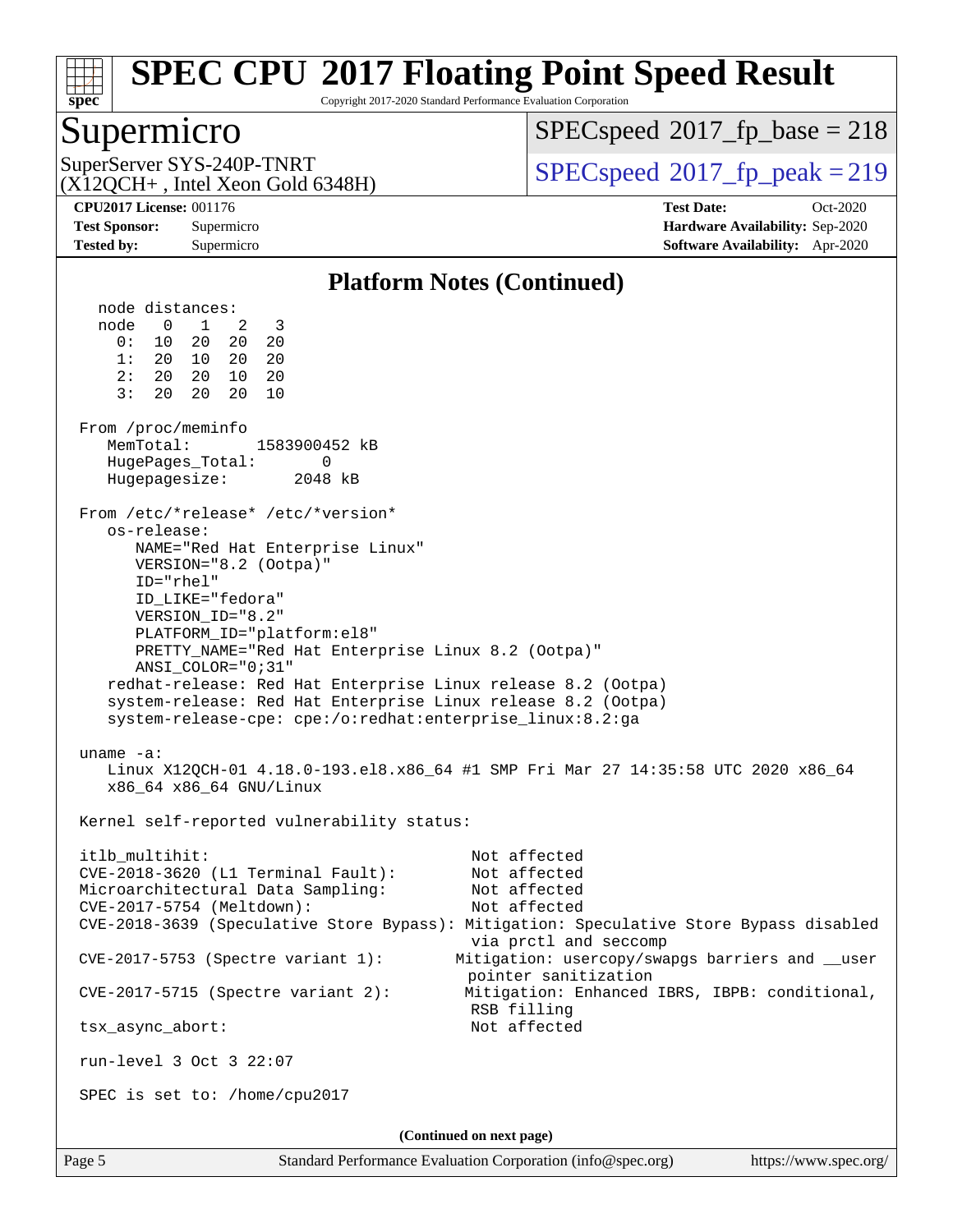

Copyright 2017-2020 Standard Performance Evaluation Corporation

### Supermicro

[SPECspeed](http://www.spec.org/auto/cpu2017/Docs/result-fields.html#SPECspeed2017fpbase)<sup>®</sup>2017 fp base = 218

 $(X12OCH+$ , Intel Xeon Gold 6348H)

SuperServer SYS-240P-TNRT  $SPPC speed^{\circ}2017$  fp\_peak = 219

**[CPU2017 License:](http://www.spec.org/auto/cpu2017/Docs/result-fields.html#CPU2017License)** 001176 **[Test Date:](http://www.spec.org/auto/cpu2017/Docs/result-fields.html#TestDate)** Oct-2020 **[Test Sponsor:](http://www.spec.org/auto/cpu2017/Docs/result-fields.html#TestSponsor)** Supermicro **[Hardware Availability:](http://www.spec.org/auto/cpu2017/Docs/result-fields.html#HardwareAvailability)** Sep-2020 **[Tested by:](http://www.spec.org/auto/cpu2017/Docs/result-fields.html#Testedby)** Supermicro **[Software Availability:](http://www.spec.org/auto/cpu2017/Docs/result-fields.html#SoftwareAvailability)** Apr-2020

### **[Platform Notes \(Continued\)](http://www.spec.org/auto/cpu2017/Docs/result-fields.html#PlatformNotes)**

 Filesystem Type Size Used Avail Use% Mounted on /dev/mapper/rhel-home xfs 125G 117G 7.9G 94% /home

From /sys/devices/virtual/dmi/id

 BIOS: American Megatrends International, LLC. 1.0 09/02/2020 Vendor: Supermicro Product: Super Server Product Family: Family Serial: 0123456789

 Additional information from dmidecode follows. WARNING: Use caution when you interpret this section. The 'dmidecode' program reads system data which is "intended to allow hardware to be accurately determined", but the intent may not be met, as there are frequent changes to hardware, firmware, and the "DMTF SMBIOS" standard. Memory:

48x Samsung M393A4K40DB3-CWE 32 GB 2 rank 3200

(End of data from sysinfo program)

### **[Compiler Version Notes](http://www.spec.org/auto/cpu2017/Docs/result-fields.html#CompilerVersionNotes)**

Page 6 Standard Performance Evaluation Corporation [\(info@spec.org\)](mailto:info@spec.org) <https://www.spec.org/> ============================================================================== C | 619.lbm\_s(base, peak) 638.imagick\_s(base, peak) | 644.nab\_s(base, peak) ------------------------------------------------------------------------------ Intel(R) C Intel(R) 64 Compiler for applications running on Intel(R)  $64$ , Version 19.1.1.217 Build 20200306 Copyright (C) 1985-2020 Intel Corporation. All rights reserved. ------------------------------------------------------------------------------ ============================================================================== C++, C, Fortran | 607.cactuBSSN\_s(base, peak) ------------------------------------------------------------------------------ Intel(R) C++ Intel(R) 64 Compiler for applications running on Intel(R)  $64$ , Version 19.1.1.217 Build 20200306 Copyright (C) 1985-2020 Intel Corporation. All rights reserved. Intel(R) C Intel(R) 64 Compiler for applications running on Intel(R) 64, Version 19.1.1.217 Build 20200306 Copyright (C) 1985-2020 Intel Corporation. All rights reserved. Intel(R) Fortran Intel(R) 64 Compiler for applications running on Intel(R) 64, Version 19.1.1.217 Build 20200306 Copyright (C) 1985-2020 Intel Corporation. All rights reserved. ------------------------------------------------------------------------------ ============================================================================== Fortran 1603.bwaves s(base, peak) 649.fotonik3d s(base, peak) **(Continued on next page)**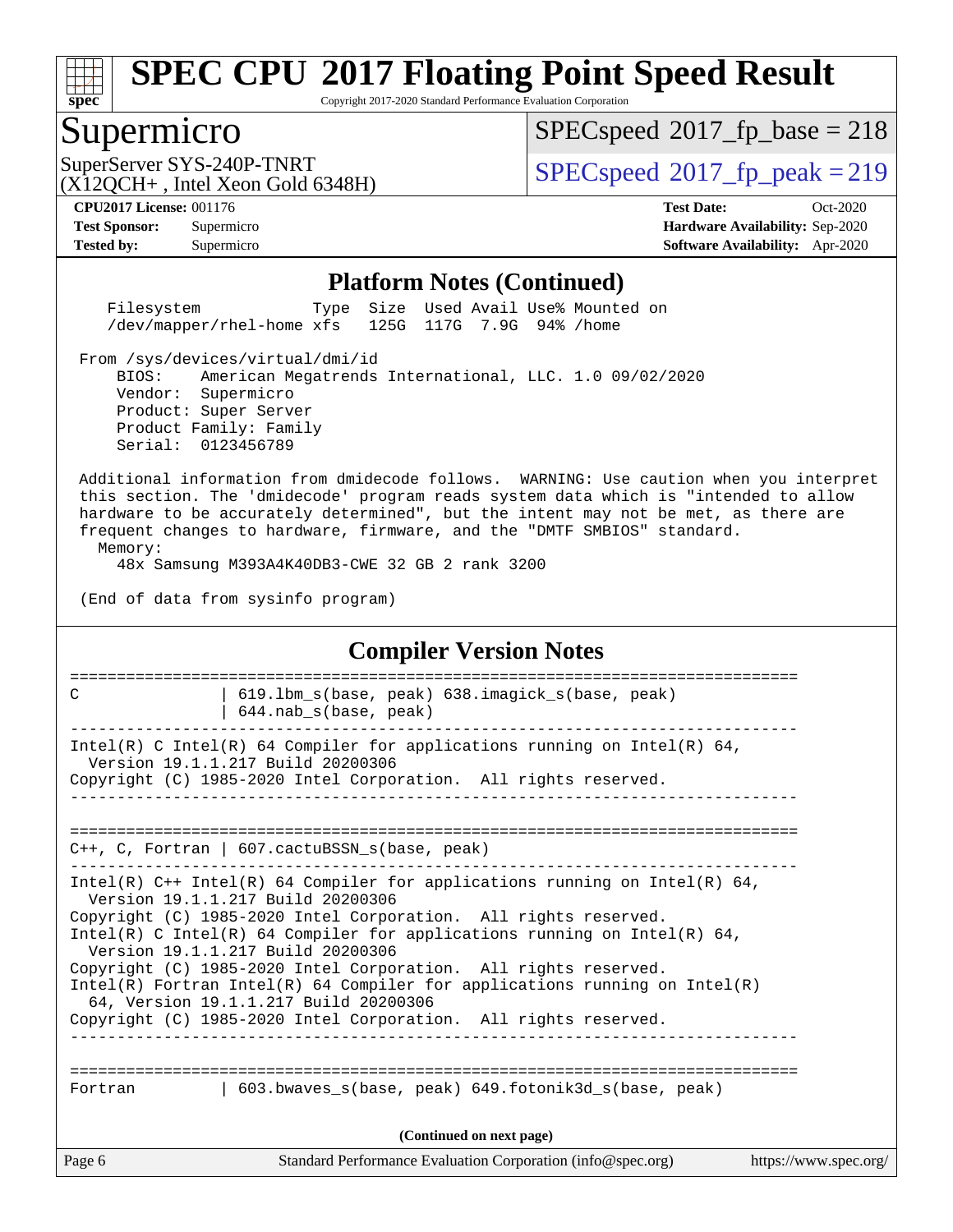

Copyright 2017-2020 Standard Performance Evaluation Corporation

### Supermicro

 $SPEC speed^{\circ}2017\_fp\_base = 218$ 

 $(X12OCH+$ , Intel Xeon Gold 6348H)

SuperServer SYS-240P-TNRT  $SPPC speed^{\circ}2017$  fp\_peak = 219

**[CPU2017 License:](http://www.spec.org/auto/cpu2017/Docs/result-fields.html#CPU2017License)** 001176 **[Test Date:](http://www.spec.org/auto/cpu2017/Docs/result-fields.html#TestDate)** Oct-2020 **[Test Sponsor:](http://www.spec.org/auto/cpu2017/Docs/result-fields.html#TestSponsor)** Supermicro **[Hardware Availability:](http://www.spec.org/auto/cpu2017/Docs/result-fields.html#HardwareAvailability)** Sep-2020 **[Tested by:](http://www.spec.org/auto/cpu2017/Docs/result-fields.html#Testedby)** Supermicro **[Software Availability:](http://www.spec.org/auto/cpu2017/Docs/result-fields.html#SoftwareAvailability)** Apr-2020

### **[Compiler Version Notes \(Continued\)](http://www.spec.org/auto/cpu2017/Docs/result-fields.html#CompilerVersionNotes)**

| 654.roms\_s(base, peak)

------------------------------------------------------------------------------ Intel(R) Fortran Intel(R) 64 Compiler for applications running on Intel(R) 64, Version 19.1.1.217 Build 20200306 Copyright (C) 1985-2020 Intel Corporation. All rights reserved. ------------------------------------------------------------------------------ ==============================================================================

Fortran, C | 621.wrf\_s(base, peak) 627.cam4\_s(base, peak)

| 628.pop2\_s(base, peak)

------------------------------------------------------------------------------ Intel(R) Fortran Intel(R) 64 Compiler for applications running on Intel(R) 64, Version 19.1.1.217 Build 20200306 Copyright (C) 1985-2020 Intel Corporation. All rights reserved. Intel(R) C Intel(R) 64 Compiler for applications running on Intel(R) 64, Version 19.1.1.217 Build 20200306

Copyright (C) 1985-2020 Intel Corporation. All rights reserved.

------------------------------------------------------------------------------

## **[Base Compiler Invocation](http://www.spec.org/auto/cpu2017/Docs/result-fields.html#BaseCompilerInvocation)**

[C benchmarks](http://www.spec.org/auto/cpu2017/Docs/result-fields.html#Cbenchmarks): [icc](http://www.spec.org/cpu2017/results/res2020q4/cpu2017-20201012-24186.flags.html#user_CCbase_intel_icc_66fc1ee009f7361af1fbd72ca7dcefbb700085f36577c54f309893dd4ec40d12360134090235512931783d35fd58c0460139e722d5067c5574d8eaf2b3e37e92)

[Fortran benchmarks](http://www.spec.org/auto/cpu2017/Docs/result-fields.html#Fortranbenchmarks): [ifort](http://www.spec.org/cpu2017/results/res2020q4/cpu2017-20201012-24186.flags.html#user_FCbase_intel_ifort_8111460550e3ca792625aed983ce982f94888b8b503583aa7ba2b8303487b4d8a21a13e7191a45c5fd58ff318f48f9492884d4413fa793fd88dd292cad7027ca)

[Benchmarks using both Fortran and C](http://www.spec.org/auto/cpu2017/Docs/result-fields.html#BenchmarksusingbothFortranandC): [ifort](http://www.spec.org/cpu2017/results/res2020q4/cpu2017-20201012-24186.flags.html#user_CC_FCbase_intel_ifort_8111460550e3ca792625aed983ce982f94888b8b503583aa7ba2b8303487b4d8a21a13e7191a45c5fd58ff318f48f9492884d4413fa793fd88dd292cad7027ca) [icc](http://www.spec.org/cpu2017/results/res2020q4/cpu2017-20201012-24186.flags.html#user_CC_FCbase_intel_icc_66fc1ee009f7361af1fbd72ca7dcefbb700085f36577c54f309893dd4ec40d12360134090235512931783d35fd58c0460139e722d5067c5574d8eaf2b3e37e92)

[Benchmarks using Fortran, C, and C++:](http://www.spec.org/auto/cpu2017/Docs/result-fields.html#BenchmarksusingFortranCandCXX) [icpc](http://www.spec.org/cpu2017/results/res2020q4/cpu2017-20201012-24186.flags.html#user_CC_CXX_FCbase_intel_icpc_c510b6838c7f56d33e37e94d029a35b4a7bccf4766a728ee175e80a419847e808290a9b78be685c44ab727ea267ec2f070ec5dc83b407c0218cded6866a35d07) [icc](http://www.spec.org/cpu2017/results/res2020q4/cpu2017-20201012-24186.flags.html#user_CC_CXX_FCbase_intel_icc_66fc1ee009f7361af1fbd72ca7dcefbb700085f36577c54f309893dd4ec40d12360134090235512931783d35fd58c0460139e722d5067c5574d8eaf2b3e37e92) [ifort](http://www.spec.org/cpu2017/results/res2020q4/cpu2017-20201012-24186.flags.html#user_CC_CXX_FCbase_intel_ifort_8111460550e3ca792625aed983ce982f94888b8b503583aa7ba2b8303487b4d8a21a13e7191a45c5fd58ff318f48f9492884d4413fa793fd88dd292cad7027ca)

## **[Base Portability Flags](http://www.spec.org/auto/cpu2017/Docs/result-fields.html#BasePortabilityFlags)**

 603.bwaves\_s: [-DSPEC\\_LP64](http://www.spec.org/cpu2017/results/res2020q4/cpu2017-20201012-24186.flags.html#suite_basePORTABILITY603_bwaves_s_DSPEC_LP64) 607.cactuBSSN\_s: [-DSPEC\\_LP64](http://www.spec.org/cpu2017/results/res2020q4/cpu2017-20201012-24186.flags.html#suite_basePORTABILITY607_cactuBSSN_s_DSPEC_LP64) 619.lbm\_s: [-DSPEC\\_LP64](http://www.spec.org/cpu2017/results/res2020q4/cpu2017-20201012-24186.flags.html#suite_basePORTABILITY619_lbm_s_DSPEC_LP64) 621.wrf\_s: [-DSPEC\\_LP64](http://www.spec.org/cpu2017/results/res2020q4/cpu2017-20201012-24186.flags.html#suite_basePORTABILITY621_wrf_s_DSPEC_LP64) [-DSPEC\\_CASE\\_FLAG](http://www.spec.org/cpu2017/results/res2020q4/cpu2017-20201012-24186.flags.html#b621.wrf_s_baseCPORTABILITY_DSPEC_CASE_FLAG) [-convert big\\_endian](http://www.spec.org/cpu2017/results/res2020q4/cpu2017-20201012-24186.flags.html#user_baseFPORTABILITY621_wrf_s_convert_big_endian_c3194028bc08c63ac5d04de18c48ce6d347e4e562e8892b8bdbdc0214820426deb8554edfa529a3fb25a586e65a3d812c835984020483e7e73212c4d31a38223) 627.cam4\_s: [-DSPEC\\_LP64](http://www.spec.org/cpu2017/results/res2020q4/cpu2017-20201012-24186.flags.html#suite_basePORTABILITY627_cam4_s_DSPEC_LP64) [-DSPEC\\_CASE\\_FLAG](http://www.spec.org/cpu2017/results/res2020q4/cpu2017-20201012-24186.flags.html#b627.cam4_s_baseCPORTABILITY_DSPEC_CASE_FLAG) 628.pop2\_s: [-DSPEC\\_LP64](http://www.spec.org/cpu2017/results/res2020q4/cpu2017-20201012-24186.flags.html#suite_basePORTABILITY628_pop2_s_DSPEC_LP64) [-DSPEC\\_CASE\\_FLAG](http://www.spec.org/cpu2017/results/res2020q4/cpu2017-20201012-24186.flags.html#b628.pop2_s_baseCPORTABILITY_DSPEC_CASE_FLAG) [-convert big\\_endian](http://www.spec.org/cpu2017/results/res2020q4/cpu2017-20201012-24186.flags.html#user_baseFPORTABILITY628_pop2_s_convert_big_endian_c3194028bc08c63ac5d04de18c48ce6d347e4e562e8892b8bdbdc0214820426deb8554edfa529a3fb25a586e65a3d812c835984020483e7e73212c4d31a38223) [-assume byterecl](http://www.spec.org/cpu2017/results/res2020q4/cpu2017-20201012-24186.flags.html#user_baseFPORTABILITY628_pop2_s_assume_byterecl_7e47d18b9513cf18525430bbf0f2177aa9bf368bc7a059c09b2c06a34b53bd3447c950d3f8d6c70e3faf3a05c8557d66a5798b567902e8849adc142926523472) 638.imagick\_s: [-DSPEC\\_LP64](http://www.spec.org/cpu2017/results/res2020q4/cpu2017-20201012-24186.flags.html#suite_basePORTABILITY638_imagick_s_DSPEC_LP64)

**(Continued on next page)**

Page 7 Standard Performance Evaluation Corporation [\(info@spec.org\)](mailto:info@spec.org) <https://www.spec.org/>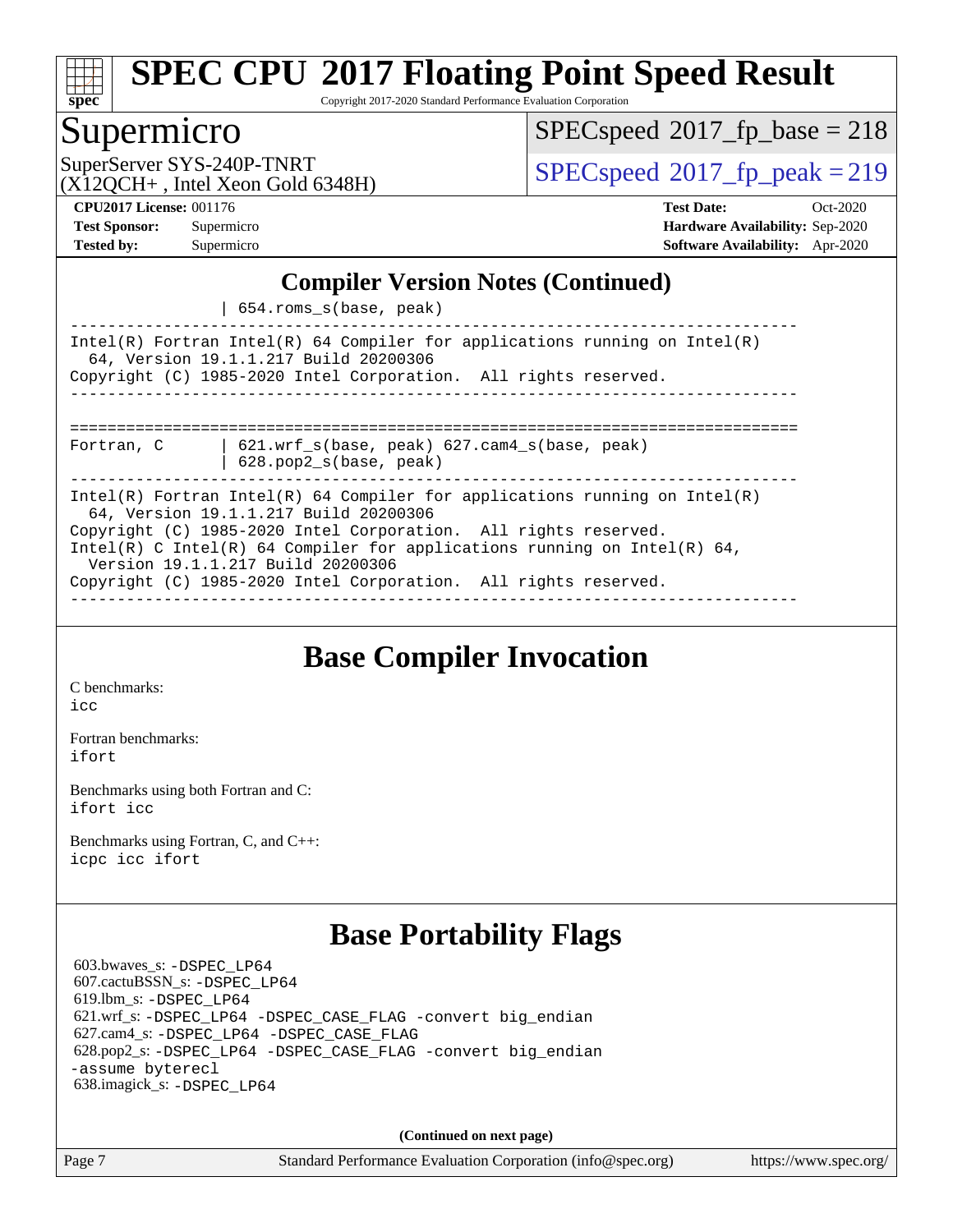

Copyright 2017-2020 Standard Performance Evaluation Corporation

### Supermicro

[SPECspeed](http://www.spec.org/auto/cpu2017/Docs/result-fields.html#SPECspeed2017fpbase)<sup>®</sup>2017 fp base = 218

 $(X12OCH+$ , Intel Xeon Gold 6348H)

SuperServer SYS-240P-TNRT  $SPPC speed^{\circ}2017$  fp\_peak = 219

**[CPU2017 License:](http://www.spec.org/auto/cpu2017/Docs/result-fields.html#CPU2017License)** 001176 **[Test Date:](http://www.spec.org/auto/cpu2017/Docs/result-fields.html#TestDate)** Oct-2020 **[Test Sponsor:](http://www.spec.org/auto/cpu2017/Docs/result-fields.html#TestSponsor)** Supermicro **[Hardware Availability:](http://www.spec.org/auto/cpu2017/Docs/result-fields.html#HardwareAvailability)** Sep-2020 **[Tested by:](http://www.spec.org/auto/cpu2017/Docs/result-fields.html#Testedby)** Supermicro **[Software Availability:](http://www.spec.org/auto/cpu2017/Docs/result-fields.html#SoftwareAvailability)** Apr-2020

## **[Base Portability Flags \(Continued\)](http://www.spec.org/auto/cpu2017/Docs/result-fields.html#BasePortabilityFlags)**

 644.nab\_s: [-DSPEC\\_LP64](http://www.spec.org/cpu2017/results/res2020q4/cpu2017-20201012-24186.flags.html#suite_basePORTABILITY644_nab_s_DSPEC_LP64) 649.fotonik3d\_s: [-DSPEC\\_LP64](http://www.spec.org/cpu2017/results/res2020q4/cpu2017-20201012-24186.flags.html#suite_basePORTABILITY649_fotonik3d_s_DSPEC_LP64) 654.roms\_s: [-DSPEC\\_LP64](http://www.spec.org/cpu2017/results/res2020q4/cpu2017-20201012-24186.flags.html#suite_basePORTABILITY654_roms_s_DSPEC_LP64)

## **[Base Optimization Flags](http://www.spec.org/auto/cpu2017/Docs/result-fields.html#BaseOptimizationFlags)**

### [C benchmarks](http://www.spec.org/auto/cpu2017/Docs/result-fields.html#Cbenchmarks):

[-m64](http://www.spec.org/cpu2017/results/res2020q4/cpu2017-20201012-24186.flags.html#user_CCbase_m64-icc) [-std=c11](http://www.spec.org/cpu2017/results/res2020q4/cpu2017-20201012-24186.flags.html#user_CCbase_std-icc-std_0e1c27790398a4642dfca32ffe6c27b5796f9c2d2676156f2e42c9c44eaad0c049b1cdb667a270c34d979996257aeb8fc440bfb01818dbc9357bd9d174cb8524) [-xCORE-AVX512](http://www.spec.org/cpu2017/results/res2020q4/cpu2017-20201012-24186.flags.html#user_CCbase_f-xCORE-AVX512) [-ipo](http://www.spec.org/cpu2017/results/res2020q4/cpu2017-20201012-24186.flags.html#user_CCbase_f-ipo) [-O3](http://www.spec.org/cpu2017/results/res2020q4/cpu2017-20201012-24186.flags.html#user_CCbase_f-O3) [-no-prec-div](http://www.spec.org/cpu2017/results/res2020q4/cpu2017-20201012-24186.flags.html#user_CCbase_f-no-prec-div) [-qopt-prefetch](http://www.spec.org/cpu2017/results/res2020q4/cpu2017-20201012-24186.flags.html#user_CCbase_f-qopt-prefetch) [-ffinite-math-only](http://www.spec.org/cpu2017/results/res2020q4/cpu2017-20201012-24186.flags.html#user_CCbase_f_finite_math_only_cb91587bd2077682c4b38af759c288ed7c732db004271a9512da14a4f8007909a5f1427ecbf1a0fb78ff2a814402c6114ac565ca162485bbcae155b5e4258871) [-qopt-mem-layout-trans=4](http://www.spec.org/cpu2017/results/res2020q4/cpu2017-20201012-24186.flags.html#user_CCbase_f-qopt-mem-layout-trans_fa39e755916c150a61361b7846f310bcdf6f04e385ef281cadf3647acec3f0ae266d1a1d22d972a7087a248fd4e6ca390a3634700869573d231a252c784941a8) [-qopenmp](http://www.spec.org/cpu2017/results/res2020q4/cpu2017-20201012-24186.flags.html#user_CCbase_qopenmp_16be0c44f24f464004c6784a7acb94aca937f053568ce72f94b139a11c7c168634a55f6653758ddd83bcf7b8463e8028bb0b48b77bcddc6b78d5d95bb1df2967) [-DSPEC\\_OPENMP](http://www.spec.org/cpu2017/results/res2020q4/cpu2017-20201012-24186.flags.html#suite_CCbase_DSPEC_OPENMP) [-mbranches-within-32B-boundaries](http://www.spec.org/cpu2017/results/res2020q4/cpu2017-20201012-24186.flags.html#user_CCbase_f-mbranches-within-32B-boundaries)

### [Fortran benchmarks](http://www.spec.org/auto/cpu2017/Docs/result-fields.html#Fortranbenchmarks):

```
-m64-Wl,-z,muldefs-xCORE-AVX512-ipo-O3
-no-prec-div -qopt-prefetch -ffinite-math-only
-qopt-mem-layout-trans=4 -qopenmp -nostandard-realloc-lhs
-mbranches-within-32B-boundaries -L/usr/local/jemalloc64-5.0.1/lib
-ljemalloc
```
### [Benchmarks using both Fortran and C](http://www.spec.org/auto/cpu2017/Docs/result-fields.html#BenchmarksusingbothFortranandC):

```
-m64 -std=c11 -Wl,-z,muldefs -xCORE-AVX512 -ipo -O3 -no-prec-div
-qopt-prefetch -ffinite-math-only -qopt-mem-layout-trans=4 -qopenmp
-DSPEC_OPENMP -mbranches-within-32B-boundaries -nostandard-realloc-lhs
-L/usr/local/jemalloc64-5.0.1/lib -ljemalloc
```
### [Benchmarks using Fortran, C, and C++:](http://www.spec.org/auto/cpu2017/Docs/result-fields.html#BenchmarksusingFortranCandCXX)

```
-m64 -std=c11 -Wl,-z,muldefs -xCORE-AVX512 -ipo -O3 -no-prec-div
-qopt-prefetch -ffinite-math-only -qopt-mem-layout-trans=4 -qopenmp
-DSPEC_OPENMP -mbranches-within-32B-boundaries -nostandard-realloc-lhs
-L/usr/local/jemalloc64-5.0.1/lib -ljemalloc
```
### **[Peak Compiler Invocation](http://www.spec.org/auto/cpu2017/Docs/result-fields.html#PeakCompilerInvocation)**

[C benchmarks](http://www.spec.org/auto/cpu2017/Docs/result-fields.html#Cbenchmarks): [icc](http://www.spec.org/cpu2017/results/res2020q4/cpu2017-20201012-24186.flags.html#user_CCpeak_intel_icc_66fc1ee009f7361af1fbd72ca7dcefbb700085f36577c54f309893dd4ec40d12360134090235512931783d35fd58c0460139e722d5067c5574d8eaf2b3e37e92)

[Fortran benchmarks](http://www.spec.org/auto/cpu2017/Docs/result-fields.html#Fortranbenchmarks): [ifort](http://www.spec.org/cpu2017/results/res2020q4/cpu2017-20201012-24186.flags.html#user_FCpeak_intel_ifort_8111460550e3ca792625aed983ce982f94888b8b503583aa7ba2b8303487b4d8a21a13e7191a45c5fd58ff318f48f9492884d4413fa793fd88dd292cad7027ca)

[Benchmarks using both Fortran and C](http://www.spec.org/auto/cpu2017/Docs/result-fields.html#BenchmarksusingbothFortranandC): [ifort](http://www.spec.org/cpu2017/results/res2020q4/cpu2017-20201012-24186.flags.html#user_CC_FCpeak_intel_ifort_8111460550e3ca792625aed983ce982f94888b8b503583aa7ba2b8303487b4d8a21a13e7191a45c5fd58ff318f48f9492884d4413fa793fd88dd292cad7027ca) [icc](http://www.spec.org/cpu2017/results/res2020q4/cpu2017-20201012-24186.flags.html#user_CC_FCpeak_intel_icc_66fc1ee009f7361af1fbd72ca7dcefbb700085f36577c54f309893dd4ec40d12360134090235512931783d35fd58c0460139e722d5067c5574d8eaf2b3e37e92)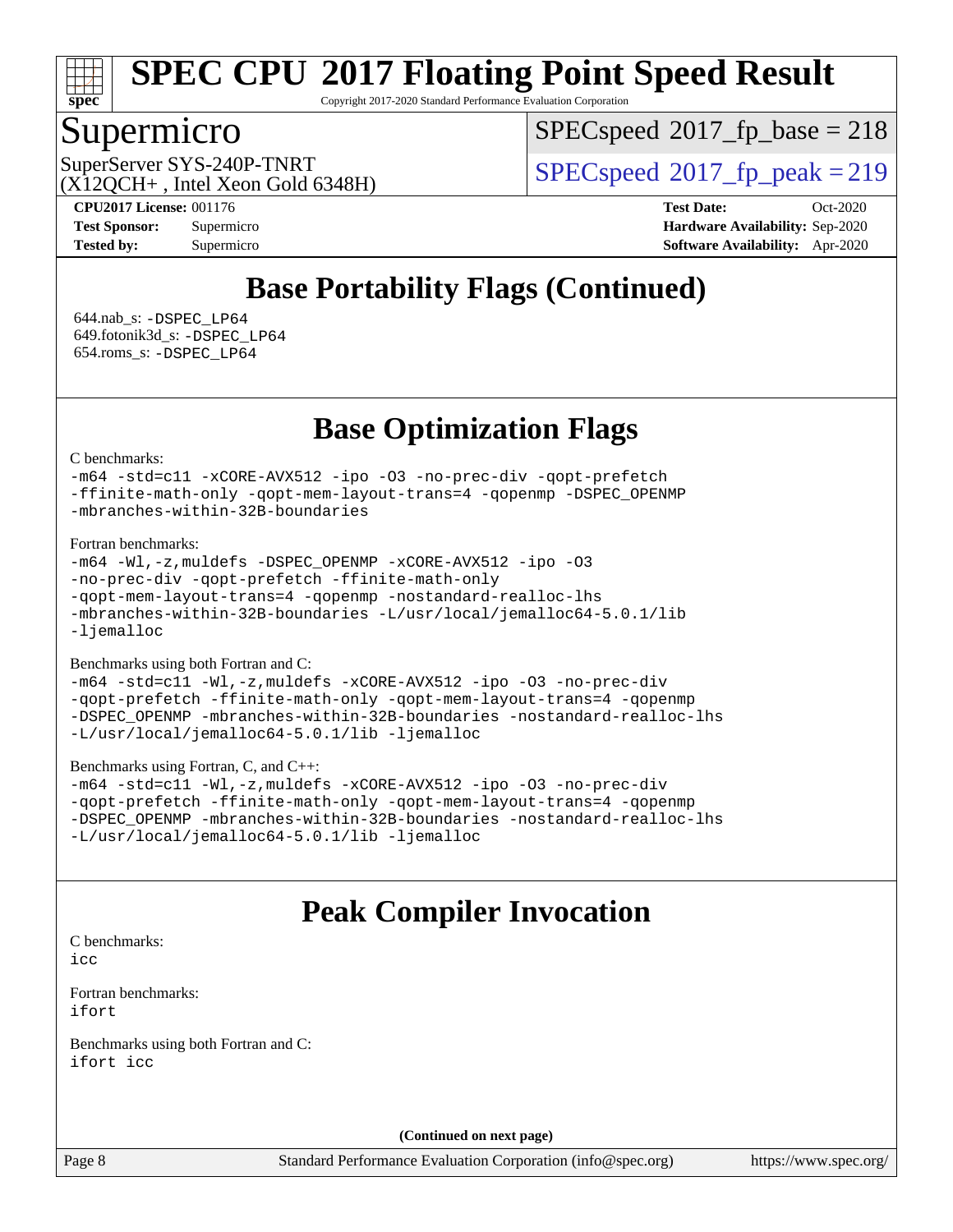

Copyright 2017-2020 Standard Performance Evaluation Corporation

### Supermicro

[SPECspeed](http://www.spec.org/auto/cpu2017/Docs/result-fields.html#SPECspeed2017fpbase)<sup>®</sup>2017 fp base = 218

 $(X12OCH+$ , Intel Xeon Gold 6348H)

SuperServer SYS-240P-TNRT  $SPPCspeed@2017$  fp\_peak = 219

**[CPU2017 License:](http://www.spec.org/auto/cpu2017/Docs/result-fields.html#CPU2017License)** 001176 **[Test Date:](http://www.spec.org/auto/cpu2017/Docs/result-fields.html#TestDate)** Oct-2020 **[Test Sponsor:](http://www.spec.org/auto/cpu2017/Docs/result-fields.html#TestSponsor)** Supermicro **[Hardware Availability:](http://www.spec.org/auto/cpu2017/Docs/result-fields.html#HardwareAvailability)** Sep-2020 **[Tested by:](http://www.spec.org/auto/cpu2017/Docs/result-fields.html#Testedby)** Supermicro **[Software Availability:](http://www.spec.org/auto/cpu2017/Docs/result-fields.html#SoftwareAvailability)** Apr-2020

## **[Peak Compiler Invocation \(Continued\)](http://www.spec.org/auto/cpu2017/Docs/result-fields.html#PeakCompilerInvocation)**

[Benchmarks using Fortran, C, and C++:](http://www.spec.org/auto/cpu2017/Docs/result-fields.html#BenchmarksusingFortranCandCXX) [icpc](http://www.spec.org/cpu2017/results/res2020q4/cpu2017-20201012-24186.flags.html#user_CC_CXX_FCpeak_intel_icpc_c510b6838c7f56d33e37e94d029a35b4a7bccf4766a728ee175e80a419847e808290a9b78be685c44ab727ea267ec2f070ec5dc83b407c0218cded6866a35d07) [icc](http://www.spec.org/cpu2017/results/res2020q4/cpu2017-20201012-24186.flags.html#user_CC_CXX_FCpeak_intel_icc_66fc1ee009f7361af1fbd72ca7dcefbb700085f36577c54f309893dd4ec40d12360134090235512931783d35fd58c0460139e722d5067c5574d8eaf2b3e37e92) [ifort](http://www.spec.org/cpu2017/results/res2020q4/cpu2017-20201012-24186.flags.html#user_CC_CXX_FCpeak_intel_ifort_8111460550e3ca792625aed983ce982f94888b8b503583aa7ba2b8303487b4d8a21a13e7191a45c5fd58ff318f48f9492884d4413fa793fd88dd292cad7027ca)

**[Peak Portability Flags](http://www.spec.org/auto/cpu2017/Docs/result-fields.html#PeakPortabilityFlags)**

Same as Base Portability Flags

## **[Peak Optimization Flags](http://www.spec.org/auto/cpu2017/Docs/result-fields.html#PeakOptimizationFlags)**

[C benchmarks](http://www.spec.org/auto/cpu2017/Docs/result-fields.html#Cbenchmarks):

 $619.$ lbm\_s: basepeak = yes

638.imagick\_s: basepeak = yes

 $644.nab_s: -m64 -std = c11 -W1, -z,$  $644.nab_s: -m64 -std = c11 -W1, -z,$  $644.nab_s: -m64 -std = c11 -W1, -z,$ muldefs  $-xCORE-AVX512 -ipo -03$  $-xCORE-AVX512 -ipo -03$  $-xCORE-AVX512 -ipo -03$  $-xCORE-AVX512 -ipo -03$ [-no-prec-div](http://www.spec.org/cpu2017/results/res2020q4/cpu2017-20201012-24186.flags.html#user_peakCOPTIMIZE644_nab_s_f-no-prec-div) [-qopt-prefetch](http://www.spec.org/cpu2017/results/res2020q4/cpu2017-20201012-24186.flags.html#user_peakCOPTIMIZE644_nab_s_f-qopt-prefetch) [-ffinite-math-only](http://www.spec.org/cpu2017/results/res2020q4/cpu2017-20201012-24186.flags.html#user_peakCOPTIMIZE644_nab_s_f_finite_math_only_cb91587bd2077682c4b38af759c288ed7c732db004271a9512da14a4f8007909a5f1427ecbf1a0fb78ff2a814402c6114ac565ca162485bbcae155b5e4258871) [-qopt-mem-layout-trans=4](http://www.spec.org/cpu2017/results/res2020q4/cpu2017-20201012-24186.flags.html#user_peakCOPTIMIZE644_nab_s_f-qopt-mem-layout-trans_fa39e755916c150a61361b7846f310bcdf6f04e385ef281cadf3647acec3f0ae266d1a1d22d972a7087a248fd4e6ca390a3634700869573d231a252c784941a8) [-qopenmp](http://www.spec.org/cpu2017/results/res2020q4/cpu2017-20201012-24186.flags.html#user_peakCOPTIMIZE644_nab_s_qopenmp_16be0c44f24f464004c6784a7acb94aca937f053568ce72f94b139a11c7c168634a55f6653758ddd83bcf7b8463e8028bb0b48b77bcddc6b78d5d95bb1df2967) [-DSPEC\\_OPENMP](http://www.spec.org/cpu2017/results/res2020q4/cpu2017-20201012-24186.flags.html#suite_peakCOPTIMIZE644_nab_s_DSPEC_OPENMP) [-mbranches-within-32B-boundaries](http://www.spec.org/cpu2017/results/res2020q4/cpu2017-20201012-24186.flags.html#user_peakEXTRA_COPTIMIZE644_nab_s_f-mbranches-within-32B-boundaries) [-L/usr/local/jemalloc64-5.0.1/lib](http://www.spec.org/cpu2017/results/res2020q4/cpu2017-20201012-24186.flags.html#user_peakEXTRA_LIBS644_nab_s_jemalloc_link_path64_1_cc289568b1a6c0fd3b62c91b824c27fcb5af5e8098e6ad028160d21144ef1b8aef3170d2acf0bee98a8da324cfe4f67d0a3d0c4cc4673d993d694dc2a0df248b) [-ljemalloc](http://www.spec.org/cpu2017/results/res2020q4/cpu2017-20201012-24186.flags.html#user_peakEXTRA_LIBS644_nab_s_jemalloc_link_lib_d1249b907c500fa1c0672f44f562e3d0f79738ae9e3c4a9c376d49f265a04b9c99b167ecedbf6711b3085be911c67ff61f150a17b3472be731631ba4d0471706)

[Fortran benchmarks](http://www.spec.org/auto/cpu2017/Docs/result-fields.html#Fortranbenchmarks):

 603.bwaves\_s: [-m64](http://www.spec.org/cpu2017/results/res2020q4/cpu2017-20201012-24186.flags.html#user_peakFCLD603_bwaves_s_m64-icc) [-Wl,-z,muldefs](http://www.spec.org/cpu2017/results/res2020q4/cpu2017-20201012-24186.flags.html#user_peakEXTRA_LDFLAGS603_bwaves_s_link_force_multiple1_b4cbdb97b34bdee9ceefcfe54f4c8ea74255f0b02a4b23e853cdb0e18eb4525ac79b5a88067c842dd0ee6996c24547a27a4b99331201badda8798ef8a743f577) [-prof-gen](http://www.spec.org/cpu2017/results/res2020q4/cpu2017-20201012-24186.flags.html#user_peakPASS1_FFLAGSPASS1_LDFLAGS603_bwaves_s_prof_gen_5aa4926d6013ddb2a31985c654b3eb18169fc0c6952a63635c234f711e6e63dd76e94ad52365559451ec499a2cdb89e4dc58ba4c67ef54ca681ffbe1461d6b36)(pass 1) [-prof-use](http://www.spec.org/cpu2017/results/res2020q4/cpu2017-20201012-24186.flags.html#user_peakPASS2_FFLAGSPASS2_LDFLAGS603_bwaves_s_prof_use_1a21ceae95f36a2b53c25747139a6c16ca95bd9def2a207b4f0849963b97e94f5260e30a0c64f4bb623698870e679ca08317ef8150905d41bd88c6f78df73f19)(pass 2) [-DSPEC\\_SUPPRESS\\_OPENMP](http://www.spec.org/cpu2017/results/res2020q4/cpu2017-20201012-24186.flags.html#suite_peakPASS1_FOPTIMIZE603_bwaves_s_DSPEC_SUPPRESS_OPENMP) [-DSPEC\\_OPENMP](http://www.spec.org/cpu2017/results/res2020q4/cpu2017-20201012-24186.flags.html#suite_peakPASS2_FOPTIMIZE603_bwaves_s_DSPEC_OPENMP) [-ipo](http://www.spec.org/cpu2017/results/res2020q4/cpu2017-20201012-24186.flags.html#user_peakPASS1_FOPTIMIZEPASS2_FOPTIMIZE603_bwaves_s_f-ipo) [-xCORE-AVX512](http://www.spec.org/cpu2017/results/res2020q4/cpu2017-20201012-24186.flags.html#user_peakPASS2_FOPTIMIZE603_bwaves_s_f-xCORE-AVX512) [-O3](http://www.spec.org/cpu2017/results/res2020q4/cpu2017-20201012-24186.flags.html#user_peakPASS1_FOPTIMIZEPASS2_FOPTIMIZE603_bwaves_s_f-O3) [-no-prec-div](http://www.spec.org/cpu2017/results/res2020q4/cpu2017-20201012-24186.flags.html#user_peakPASS1_FOPTIMIZEPASS2_FOPTIMIZE603_bwaves_s_f-no-prec-div) [-qopt-prefetch](http://www.spec.org/cpu2017/results/res2020q4/cpu2017-20201012-24186.flags.html#user_peakPASS1_FOPTIMIZEPASS2_FOPTIMIZE603_bwaves_s_f-qopt-prefetch) [-ffinite-math-only](http://www.spec.org/cpu2017/results/res2020q4/cpu2017-20201012-24186.flags.html#user_peakPASS1_FOPTIMIZEPASS2_FOPTIMIZE603_bwaves_s_f_finite_math_only_cb91587bd2077682c4b38af759c288ed7c732db004271a9512da14a4f8007909a5f1427ecbf1a0fb78ff2a814402c6114ac565ca162485bbcae155b5e4258871) [-qopt-mem-layout-trans=4](http://www.spec.org/cpu2017/results/res2020q4/cpu2017-20201012-24186.flags.html#user_peakPASS1_FOPTIMIZEPASS2_FOPTIMIZE603_bwaves_s_f-qopt-mem-layout-trans_fa39e755916c150a61361b7846f310bcdf6f04e385ef281cadf3647acec3f0ae266d1a1d22d972a7087a248fd4e6ca390a3634700869573d231a252c784941a8) [-qopenmp](http://www.spec.org/cpu2017/results/res2020q4/cpu2017-20201012-24186.flags.html#user_peakPASS2_FOPTIMIZE603_bwaves_s_qopenmp_16be0c44f24f464004c6784a7acb94aca937f053568ce72f94b139a11c7c168634a55f6653758ddd83bcf7b8463e8028bb0b48b77bcddc6b78d5d95bb1df2967) [-nostandard-realloc-lhs](http://www.spec.org/cpu2017/results/res2020q4/cpu2017-20201012-24186.flags.html#user_peakEXTRA_FOPTIMIZE603_bwaves_s_f_2003_std_realloc_82b4557e90729c0f113870c07e44d33d6f5a304b4f63d4c15d2d0f1fab99f5daaed73bdb9275d9ae411527f28b936061aa8b9c8f2d63842963b95c9dd6426b8a) [-mbranches-within-32B-boundaries](http://www.spec.org/cpu2017/results/res2020q4/cpu2017-20201012-24186.flags.html#user_peakEXTRA_FOPTIMIZE603_bwaves_s_f-mbranches-within-32B-boundaries) [-L/usr/local/jemalloc64-5.0.1/lib](http://www.spec.org/cpu2017/results/res2020q4/cpu2017-20201012-24186.flags.html#user_peakEXTRA_LIBS603_bwaves_s_jemalloc_link_path64_1_cc289568b1a6c0fd3b62c91b824c27fcb5af5e8098e6ad028160d21144ef1b8aef3170d2acf0bee98a8da324cfe4f67d0a3d0c4cc4673d993d694dc2a0df248b) [-ljemalloc](http://www.spec.org/cpu2017/results/res2020q4/cpu2017-20201012-24186.flags.html#user_peakEXTRA_LIBS603_bwaves_s_jemalloc_link_lib_d1249b907c500fa1c0672f44f562e3d0f79738ae9e3c4a9c376d49f265a04b9c99b167ecedbf6711b3085be911c67ff61f150a17b3472be731631ba4d0471706)

649.fotonik3d\_s: Same as 603.bwaves\_s

654.roms\_s: basepeak = yes

[Benchmarks using both Fortran and C](http://www.spec.org/auto/cpu2017/Docs/result-fields.html#BenchmarksusingbothFortranandC):

```
 621.wrf_s: -m64 -std=c11 -Wl,-z,muldefs -prof-gen(pass 1)
-prof-use(pass 2) -ipo -xCORE-AVX512 -O3 -no-prec-div
-qopt-prefetch -ffinite-math-only -qopt-mem-layout-trans=4
-qopenmp -DSPEC OPENMP
-mbranches-within-32B-boundaries -nostandard-realloc-lhs
-L/usr/local/jemalloc64-5.0.1/lib -ljemalloc
```

| Page 9 | Standard Performance Evaluation Corporation (info@spec.org) | https://www.spec.org/ |
|--------|-------------------------------------------------------------|-----------------------|
|--------|-------------------------------------------------------------|-----------------------|